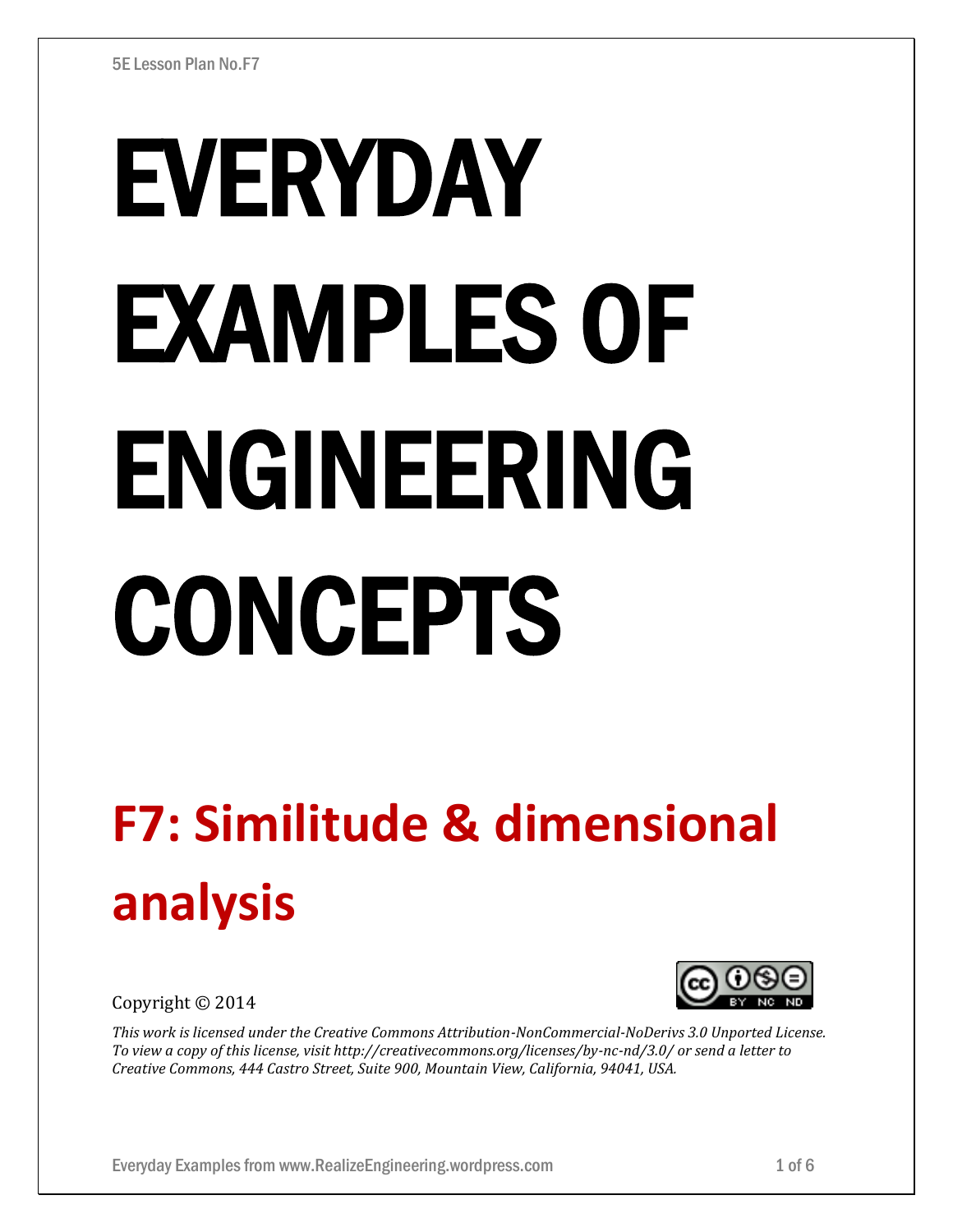*This is an extract from 'Real Life Examples in Fluid Mechanics: Lesson plans and solutions' edited by Eann A. Patterson, first published in 2011 (ISBN:978-0-9842142-3-5) which can be obtained on-line at www.engineeringexamples.org and contains suggested exemplars within lesson plans for Sophomore Fluids Courses. They were prepared as part of the NSF-supported project (#0431756) entitled: "Enhancing Diversity in the Undergraduate Mechanical Engineering Population through Curriculum Change".* 

# **INTRODUCTION**

 $\overline{a}$ 

(from *'Real Life Examples in Fluid Mechanics: Lesson plans and solutions'*)

These notes are designed to enhance the teaching of a sophomore level course in fluid mechanics, increase the accessibility of the principles, and raise the appeal of the subject to students from diverse backgrounds. The notes have been prepared as skeletal lesson plans using the principle of the 5Es: Engage, Explore, Explain, Elaborate and Evaluate. The 5E outline is not original and was developed by the Biological Sciences Curriculum Study<sup>1</sup> in the 1980s from work by Atkin & Karplus<sup>2</sup> in 1962. Today this approach is considered to form part of the constructivist learning theory<sup>3</sup>.

These notes are intended to be used by instructors and are written in a style that addresses the instructor, however this is not intended to exclude students who should find the notes and examples interesting, stimulating and hopefully illuminating, particularly when their instructor is not utilizing them. In the interest of brevity and clarity of presentation, standard derivations, common tables/charts, and definitions are not included since these are readily available in textbooks which these notes are not intended to replace but rather to supplement and enhance. Similarly, it is anticipated that these lesson plans can be used to generate lectures/lessons that supplement those covering the fundamentals of each topic.

It is assumed that students have acquired a knowledge and understanding the following topics: first and second law of thermodynamics, Newton's laws, free-body diagrams, and stresses in pressure vessels.

This is the fourth in a series of such notes. The others are entitled 'Real Life Examples in Mechanics of Solids', 'Real Life Examples in Dynamics' and 'Real Life Examples in Thermodynamics'. They are available on-line at www.engineeringexamples.org.

Eann A. Patterson *A.A. Griffith Chair of Structural Materials and Mechanics School of Engineering, University of Liverpool, Liverpool, UK & Royal Society Wolfson Research Merit Award Recipient*

<sup>1</sup> Engleman, Laura (ed.), *The BSCS Story: A History of the Biological Sciences Curriculum Study*. Colorado Springs: BSCS, 2001.

<sup>2</sup> Atkin, J. M. and Karplus, R. (1962). Discovery or invention? *Science Teacher* 29(5): 45.

<sup>3</sup> e.g. Trowbridge, L.W., and Bybee, R.W., *Becoming a secondary school science teacher*. Merrill Pub. Co. Inc., 1990.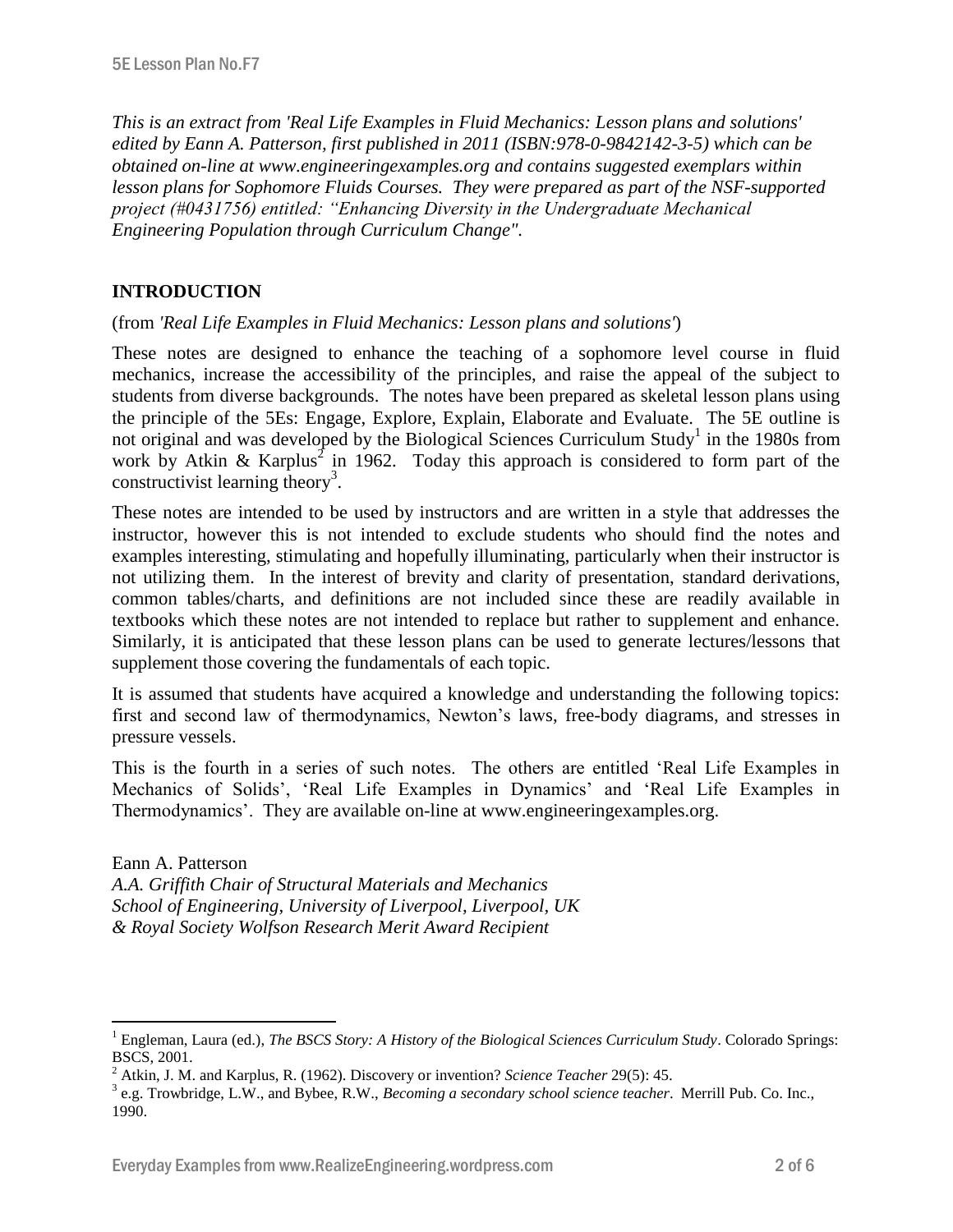# **MODELLING**

## 7. Topic**: Similitude and dimensional analysis**

### **Engage:**

Take your toy boats from the bath into class. If you don't have any, then you could either borrow or buy some; or at the end of the previous class invite students to bring in their own bath toys.

Show them a video from YouTube of a ship in rough seas (search using '*Abeille Flandre*' and show the clip of this name 4 .



### **Explore:**

We have all played with boats in the bath. Discuss whether the behavior of toy boats will provide a good model for predicting the behavior of full-scale ships at sea. We could get out of the bath and conduct the experiment in the controlled environment of the laboratory; but would the behavior in the laboratory be a good prediction of the performance on the high seas?

Ask students to construct a list of factors that could differ between the lab and the ocean and then construct a master list on the board.

### **Explain:**

You should have ended up with a long list of factors that could vary between the lab and the fullscale performance at sea. Explain that it is advantageous to group variables such as pressure, density, length, viscosity, velocity into non-dimensional groups and then to conduct experiments to establish the functional relationship between the groups rather than the variables. This considerably reduces the amount of experimentation required and can also help in ensuring similitude between experiments and the prototype or full-scale version.

### **Elaborate:**

An American physicist, Edgar Buckingham (1867-1940), showed that the number of nondimensional groups required to correlate the variables in a certain process is given by *n-m* where *n* is the number of variables to be grouped and *m* is the number of basic dimensions included amongst the variables. So we might expect the force, *F*, acting on our ship, and toy boat, would be a function of fluid density, *ρ*; dynamic viscosity, *μ*; gravity, *g*; the speed of the ship, *v*; and a characteristic dimension of the ship, *l*.

So,  $F = f(\rho, \mu, g, v, l)$ 

 $\overline{a}$ <sup>4</sup> [www.youtube.com/watch?v=3408T5A-ApU](http://www.youtube.com/watch?v=3408T5A-ApU)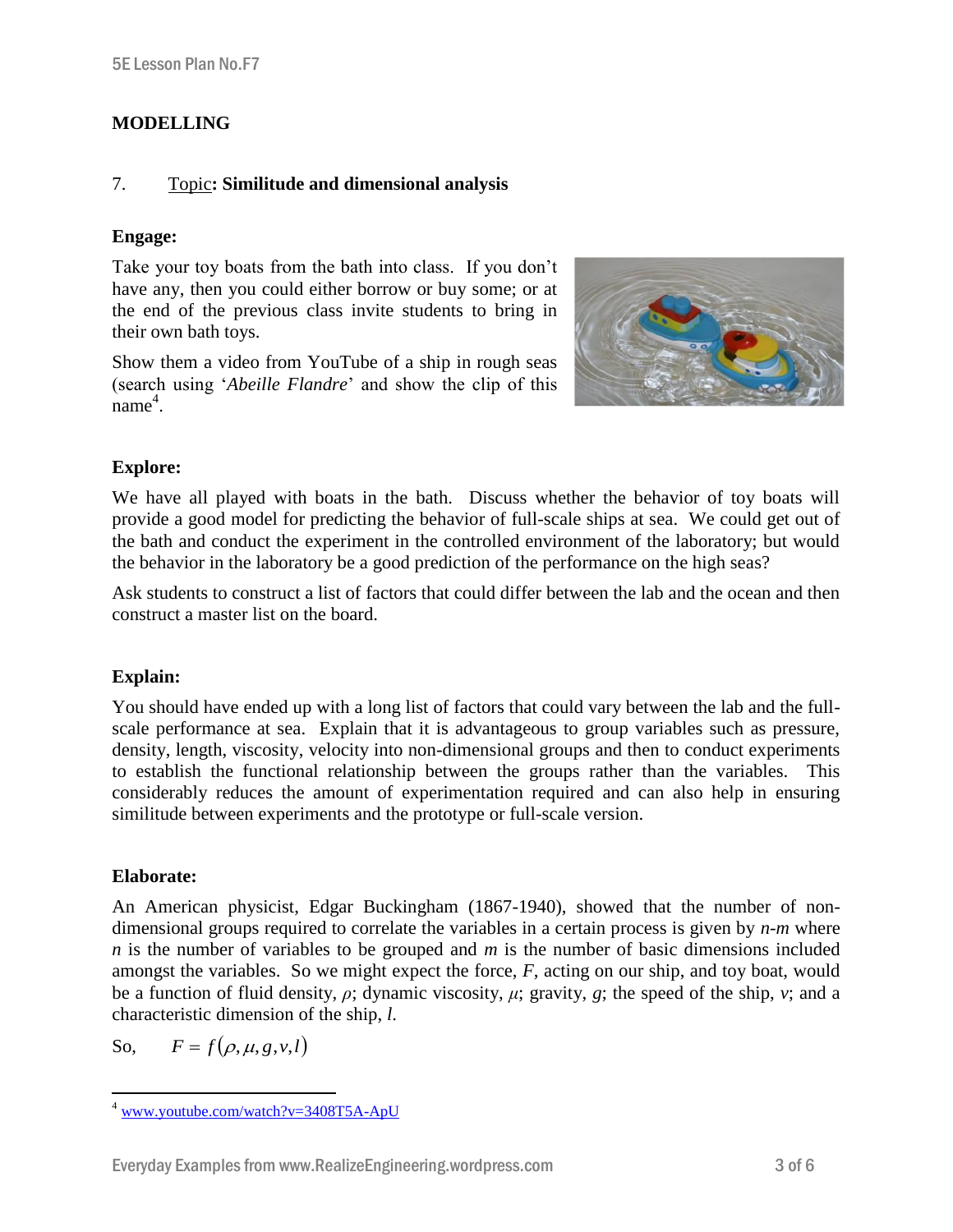The fundamental dimensions of these quantities are

| F      | $N$ ( = kg m s-2)           | $MLT^{-2}$      |
|--------|-----------------------------|-----------------|
| $\rho$ | $kg \, \text{m}^{-3}$       | $ML^{-3}$       |
| $\mu$  | $N s m-2$                   | $ML^{-1}T^{-1}$ |
| g      | $m s-2$                     | $LT^{-2}$       |
| ν      | $\mathrm{m}\mathrm{s}^{-1}$ | $LT^{-1}$       |
|        | m                           |                 |

So we have six variables and three basic dimensions (M: mass, L: length, and T: time) and thus we will need three  $(=6-3)$  non-dimensional or Pi groups (hence the name Buckingham-Pi approach). This means we can reduce the number of variables from six to three.

To find the first group,  $\Pi_1$ , we can select the dependent variable, *F*, and form a non-dimensional group by introducing variables with the appropriate dimensions in such a way as to create the non-dimensional group. If a dimension exists on its own as the only dimension of a variable, then it should be considered last. So in this case starting with [M] we can introduce  $\rho$  and then  $v^2$  to have  $[T^2]$  but then we have  $[L^3][L^2] = [L^{-1}]$  and we need [L] so we must introduce  $l^2$ . So

$$
\Pi_1 = \frac{F}{\rho v^2 l^2}
$$

This is effectively the ratio of the shear force on the hull to the inertia forces. The process can be repeated choosing  $\mu$  to form the second group

$$
\Pi_2 = \frac{\mu}{vl\rho}
$$

Note that the same repeating variables are used to achieve the non-dimensional group. This group is the Reynolds number and describes the ratio of the inertia to shear forces in the fluid. And finally for third group using *g* we can obtain

$$
\Pi_3 = \frac{gl}{v^2}
$$

This is the Froude number and describes the ratio of inertia to gravitational forces for a fluid with a free surface. So the functional relationship for the behavior of the ship either as a model (toy boat) or full-scale in the ocean is

$$
\frac{F}{\rho v^2 l^2} = \phi \left( \frac{\mu}{v l \rho}, \frac{gl}{v^2} \right)
$$

In order to achieve similitude between a model and a prototype Pi groups are made equivalent. So, for instance, if a tug boat in your bath is 6cm long and an ocean-going tug is 32m long then  $\Pi_3$  above would imply that

$$
\frac{gl_{bath}}{v_{bath}^{2}} = \frac{gl_{ocean}}{v_{ocean}^{2}} \text{ or } \frac{v_{bath}^{2}}{v_{ocean}^{2}} = \frac{l_{bath}}{l_{ocean}} = \frac{0.6}{32} = \frac{1}{533}
$$

And the speed of your model needs to be  $1/23$  ( $=1/\sqrt{533}$ ) of the speed of the ocean-going tug, which is just as well since a typical speed for the ocean version is 11 knots or 5.6 m/s. The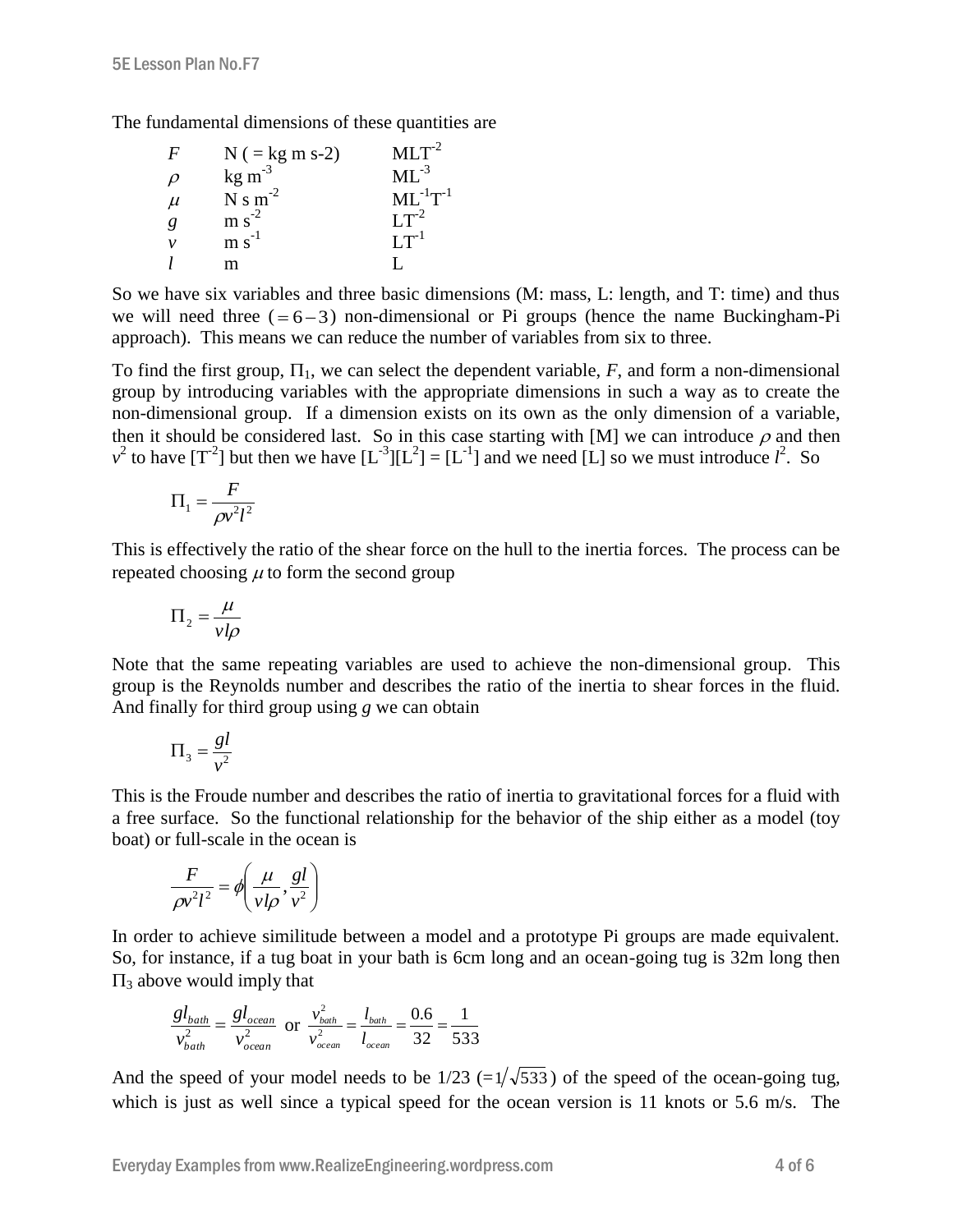model would have to move at 0.24 m/s (=5.6/23), or about 9 inches/sec, which is quite fast for the bath.

#### **Evaluate:**

Ask the students to attempt the following examples:

#### *Example 7.1*

The suction of a vacuum cleaner can be equated with the pressure drop across its fan,  $\Delta p$  which is in turn related the fan diameter, *D*; its axial length, *l*; the rotational speed,  $\omega$ ; the inlet and outlet diameters,  $d_1$  and  $d_2$  and the air density,  $\rho$ . Find the functional relationship between these groups.

#### Solution:

 $\Delta p = f(D, l, \omega, d_1, d_2, \rho)$ 

We can express the dimensions of the variables as follows:

| $\Delta p$ | $Pa (N m-2)$       | $ML^{-1}T^{-2}$ |
|------------|--------------------|-----------------|
| D          | m                  | L               |
| 1          | m                  | L               |
| $\omega$   | rad $s^{-1}$       | $T^{-1}$        |
| $d_1$      | m                  | L               |
| $d_2$      | m                  | L               |
| $\rho$     | $\text{kg m}^{-3}$ | $ML^{-3}$       |

There are seven variables and three basic dimensions so there will be four non-dimensional groups. The repeating variables are *D*,  $\omega$  and  $\rho$ . The first group can be formed around  $\Delta p$  and we obtain

$$
\Pi_1 = \frac{\Delta p}{\rho \omega^2 D^2}
$$

For the second group use the next non-repeating variable and so on to give

$$
\Pi_2 = \frac{l}{D}, \ \Pi_3 = \frac{d_1}{D} \text{ and } \Pi_4 = \frac{d_2}{D}
$$

$$
\frac{\Delta p}{\rho \omega^2 D^2} = \phi \left( \frac{l}{D}, \frac{d_1}{D}, \frac{d_2}{D} \right)
$$

and

### *Example 7.2*

 $\rho\omega$ 

In order to study the interaction of a micro-surgery device and the flow in an artery, a five times scale model of an artery is to be constructed. The volume flow rate, *Q*, in the artery is believed to be a function of frequency of the heart beat,  $\omega$ ; artery diameter, *D*; the fluid density,  $\rho$ ;